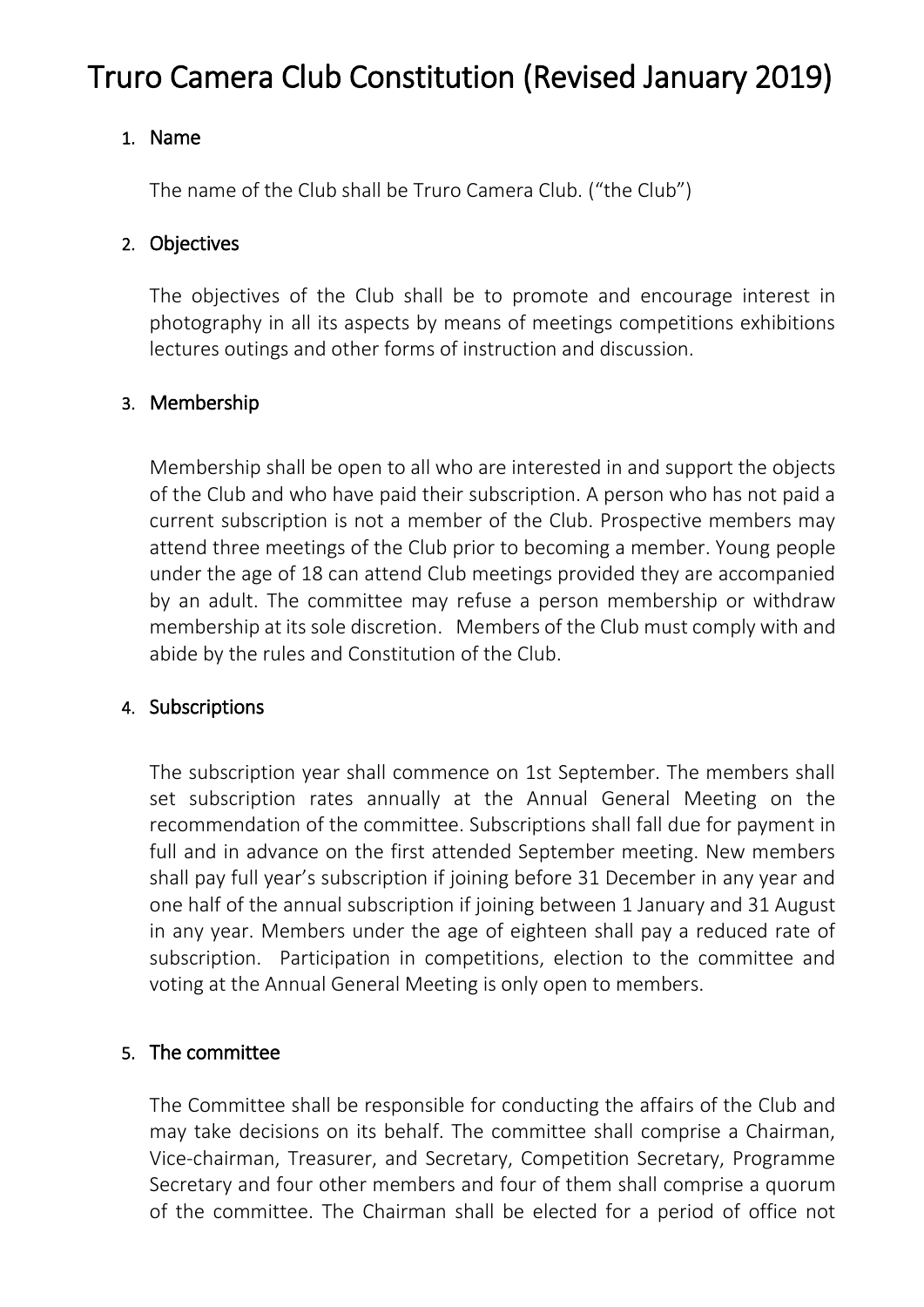exceeding three years and all other members shall be elected for a period of one year at the Annual General Meeting. The Club may elect an Honorary President. A proposer and a seconder shall support a member wishing to stand for election to the committee. Retiring Committee Members shall be eligible for re-election subject to the maximum period of continuous service of the committee not exceeding nine years. The committee may form sub-committees and co-opt replacement or additional members as required providing the number of co-options does not exceed three.

### 6. General Meetings

General Meetings are for the purpose of discussing matters relating to the Club and shall be either an Annual General Meeting or an Extraordinary Meeting.

Annual General Meetings shall be held as soon as possible after 31 March annually for the purpose of considering the Clubs accounts, electing officers to the committee, setting subscriptions rates, and discussing any other business relating to the Clubs affairs.

An Extraordinary General Meeting shall be called upon the deposit of a petition in writing and countersigned by at least 10% of members with the secretary of the Club. An Extraordinary General Meeting shall be convened with 28 days' notice which shall be given by the Secretary of the Club in writing to all members of the Club within 30 days of the receipt of the petition. A quorum shall comprise one-third of the members of the Club. Resolutions shall be carried by simple majority of those present at the meeting. Members may appoint a proxy who may vote at a meeting if a vote of those present is carried to allow the inclusion of proxies. Written notice of the appointment of a proxy shall be presented to the Secretary before the meeting.

Resolutions resulting in a change in the Constitution of the Club, or the dissolution of the Club shall require a majority of two-thirds of the members attending the General Meeting including proxies if called for.

#### 7. Ordinary meetings

Ordinary meetings are for the purpose of carrying out the objects of the Club and shall be organised by the committee entirely at their discretion.

The winter programme will be weekly meetings from September to April at dates to be decided by the committee.

A summer programme will be decided by the Committee and club members.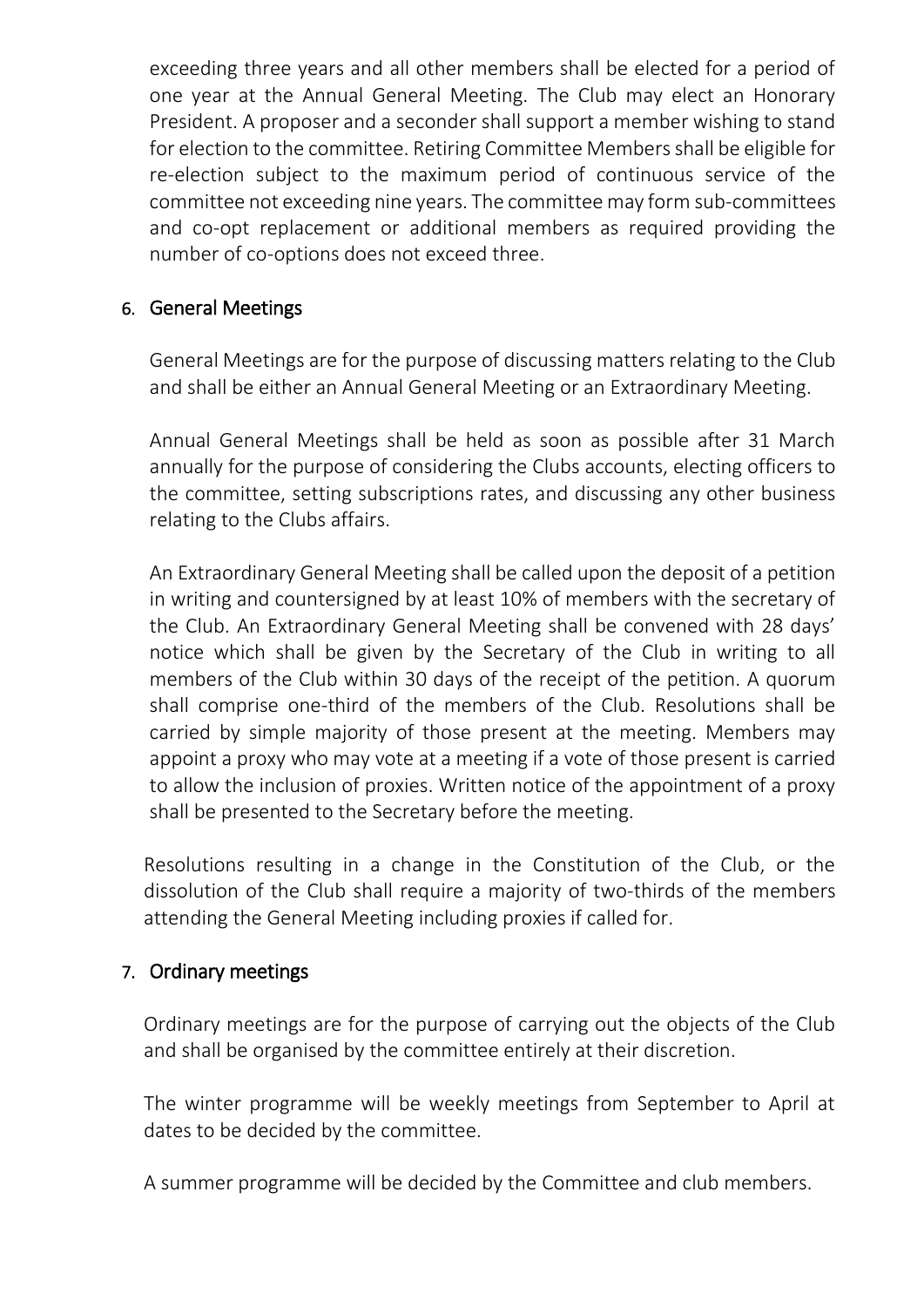The Committee may prescribe an admission fee to be paid by all visitors to meetings and may also raise funds by other appropriate means in order to defray specific costs of a meeting or to raise funds for the Club generally.

#### 8. Competitions

The Committee may use its discretion to arrange competitions between members within the Club and between other Clubs. The committee shall decide the rules applying to competitions and shall inform members accordingly. The Club may co-ordinate entries into any competition as it sees fit either as a Club entry or as individual entries.

## 9. Financial

The Club shall operate a bank account into which all receipts shall be paid. All withdrawals from the account shall be signed by two officers of the Club upon the authority of the Committee, or where expenditure is necessary before a committee meeting, by three officers. All capital expenditure shall be ratified by the committee. The treasurer may operate a petty cash account.

The treasurer shall keep and maintain proper records of financial transactions and retain all documentation in support of those transactions. Accounts, drawn up in accordance with good accounting practice shall be prepared annually to 31 March.

The committee may also request that these accounts shall be examined for completeness and accuracy by a suitably qualified independent accountant, who shall provide a certificate to confirm that an examination has been undertaken and to identify any matters arising from that examination which needs to be brought to the attention of the Committee.

#### 10. Grievance

While the intention is that Truro Camera Club remains a friendly and supporting environment, differences of opinions do occur on occasion. In the event of a disagreement arising, the following procedure should be adhered to:

The nature of such issue should be raised with the Chairman, in writing, via the Club's email address. The Chairman will use his/her best efforts to resolve the issue. If the matter cannot be satisfactorily resolved in this way, the Committee will investigate the nature of the issue and give their ruling. The result of any such ruling shall be binding and absolute.